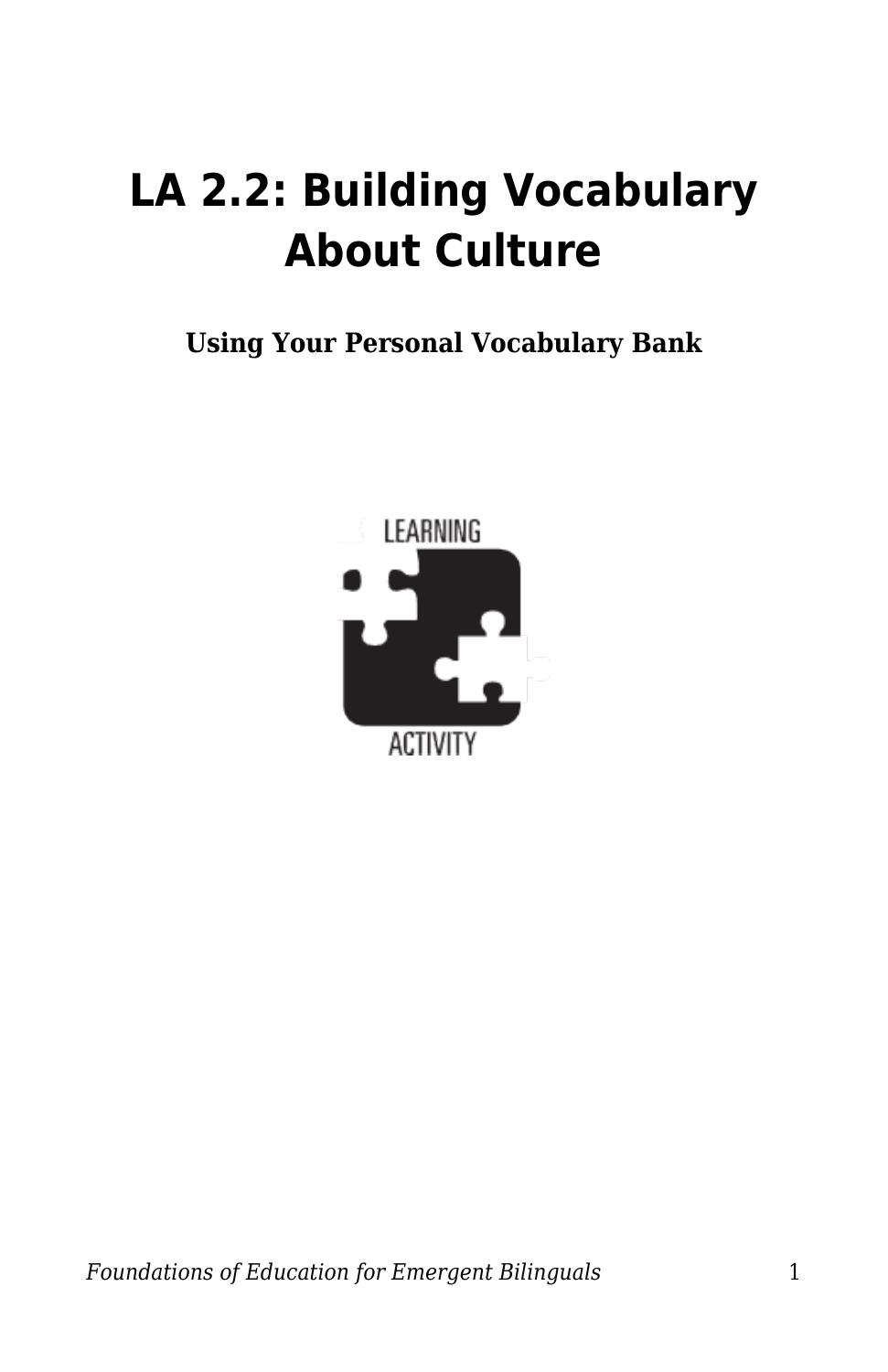| <b>Learning Outcome</b>                                                                                                                                                                                                                                                                                                                                                | Pedagogical<br><b>Intent</b>                                                                                                                     | <b>Student Position</b>                                                                                                                                                                                                                                                                                      |
|------------------------------------------------------------------------------------------------------------------------------------------------------------------------------------------------------------------------------------------------------------------------------------------------------------------------------------------------------------------------|--------------------------------------------------------------------------------------------------------------------------------------------------|--------------------------------------------------------------------------------------------------------------------------------------------------------------------------------------------------------------------------------------------------------------------------------------------------------------|
| Interpret the historical<br>context of diversity and<br>discrimination and<br>evaluate how it<br>impacts current<br>practices. Understand<br>and apply knowledge of<br>how cultural<br>identities impact<br>language learning and<br>school success by<br>creating an<br>environment that is<br>inclusive of all<br>students.<br>Assessment: 25 pts.<br>TA: 25 Minutes | <b>Teachers can</b><br>use new<br>vocabulary<br>related to ESL<br>pedagogy in<br>meaningful<br>and relevant<br>ways in a<br>group<br>discussion. | <b>Students have shared</b><br>what they believe to be<br>aspects of their own<br>culture with<br>classmates. They have<br>also read the articles<br>on culture and created<br>their interactive<br>glossaries. They are<br>now prepared to<br>participate in a group<br>discussion using new<br>vocabulary. |

## **Instructions**

- 1. Each group will review together the terms each identified in HW 1. 3. Each person will have a digital copy with them.
- 2. You should have an [Interactive Glossary Score Card](https://byu.box.com/s/877dzf3w87qorvwe7gid6ajqzwo8icy1) to keep track of your use of the vocabulary words as you engage in a discussion of the homework readings and your observations in LA 2.1.
- 3. Your group will now be given 10 minutes to discuss what you learned about culture from LA 2.1--the previous learning activity and your homework readings from HW 1.3.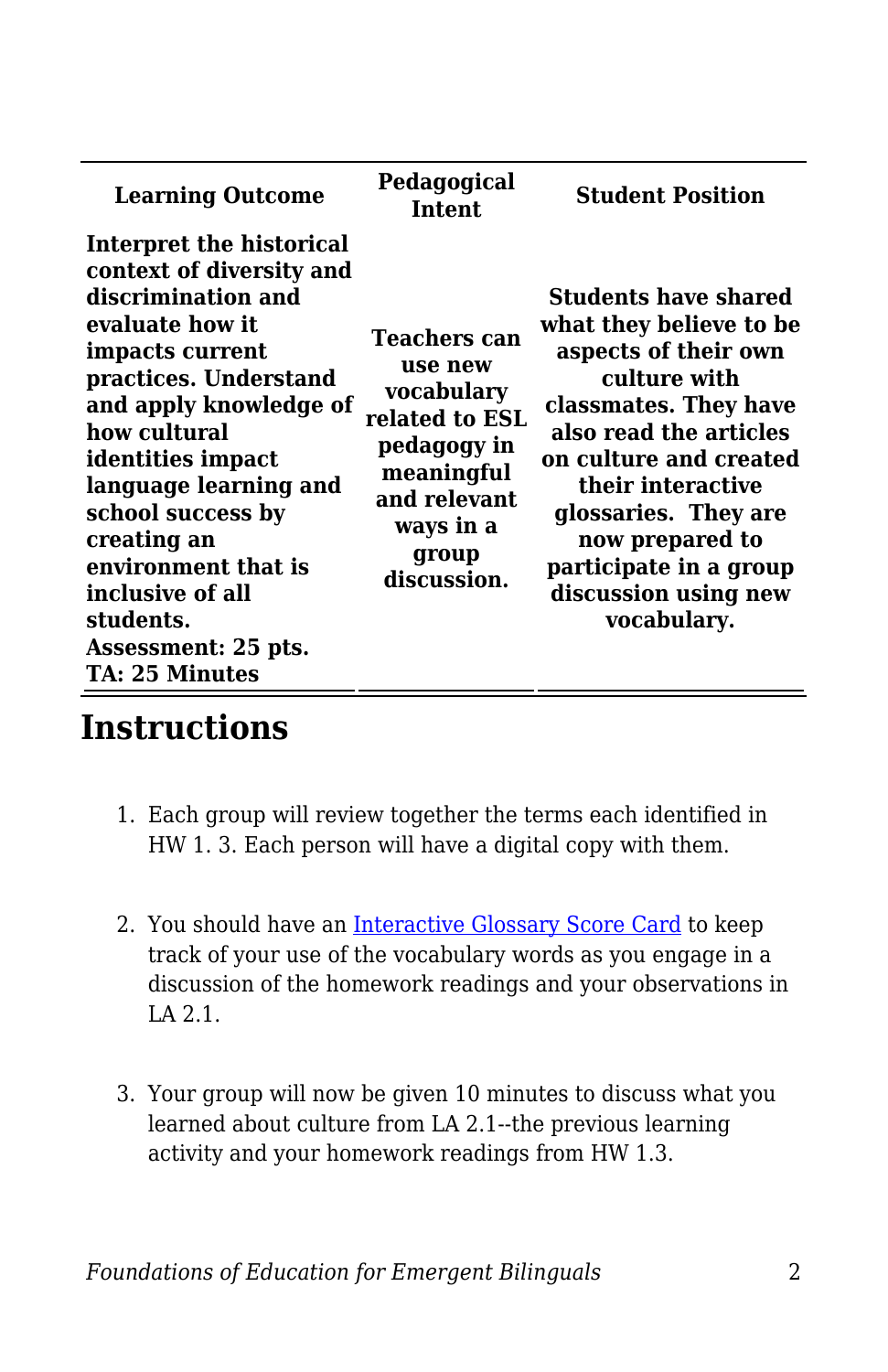- 4. A designated person at each table will keep a record of the vocabulary terms used. A single word can receive a score a maximum of three times. In addition, to be scored, words must be used correctly in a sentence.
- 5. The facilitator will lead a whole class discussion asking for thoughts/ideas from the tables.
- 6. The score card will be kept for future discussions during this session.



Menlove, W., Draper, P., Teemant, A., Rice, M., Cutri, M., & Pinnegar, S. E. (2019). *Foundations of Education for*